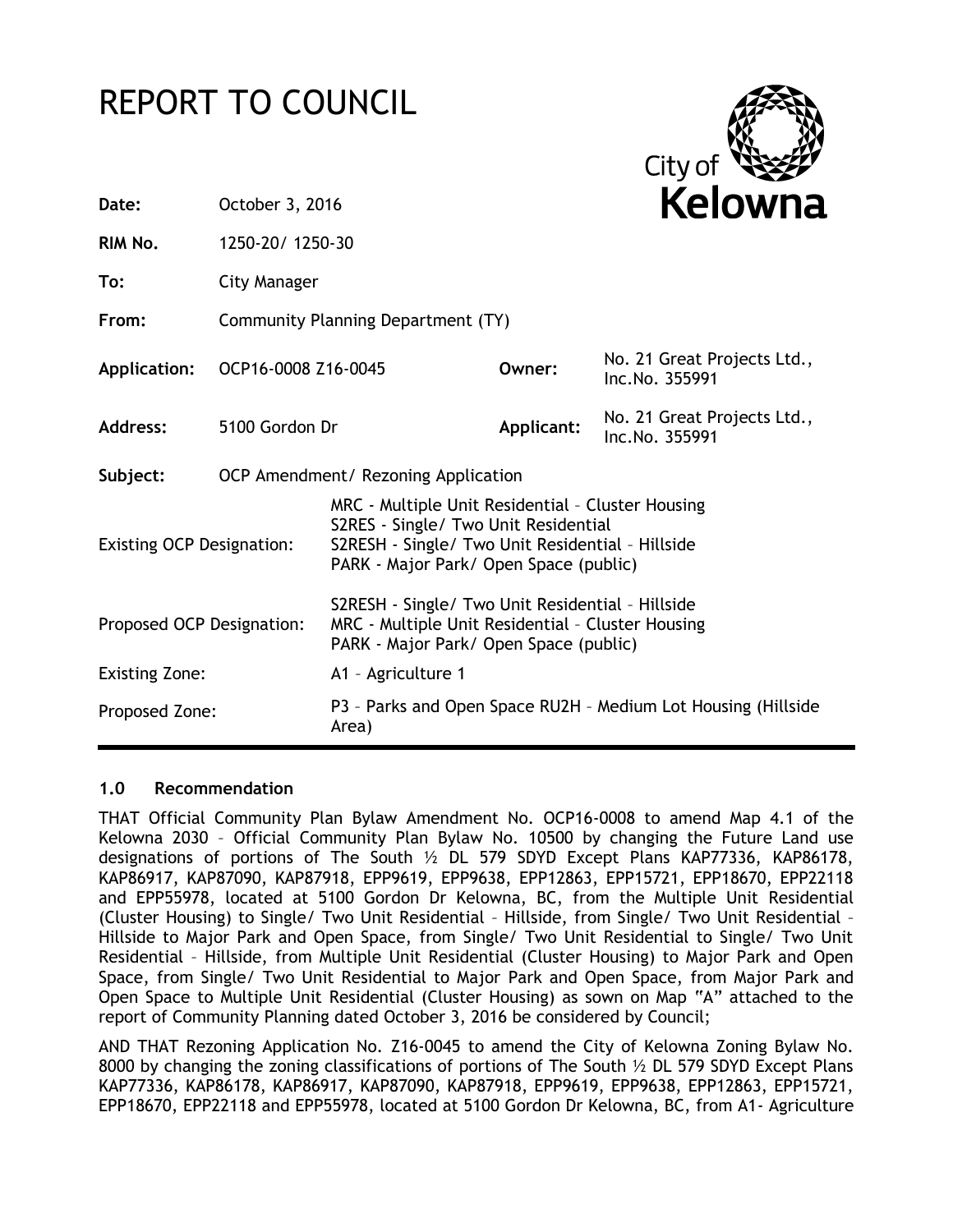1 to P3 - Parks and Open Space and RU2h – Medium Lot Housing (Hillside Area) as shown on Map "B" attached to the report of Community Planning, dated October 3, 2016 be considered by Council;

AND THAT the Official Community Plan Bylaw Amendment and the Zone Amending Bylaw be forwarded to a Public Hearing for further consideration;

AND THAT final adoption of the Zone Amending Bylaw be considered subsequent to the issuance of Preliminary Layout Review Letter by the Approving Officer.

# **2.0 Purpose**

To consider an Official Community Plan Amendment and Rezoning application and to amend the Future Land Use designations and rezone portions of the subject property to facilitate a single family residential subdivision for Phase 5 of The Ponds and to dedicate parkland to the City.

## **3.0 Community Planning**

Planning Staff support the proposal to amend the Future Land Use designation and rezone portions of the subject property for Phase 5 of The Ponds development. The subject area is located in an unique hillside area between two small bodies of water, Hill Spring and Jack Smith Lake. The applicant worked closely with City Staff to provide large contiguous areas of undisturbed land to be designated to the City as Park. This approach to Park land dedication is supported by the environmental assessment on the property. It also meets many Official Community Plan policies with regards to protection measures and habitat protection noted in Section 5.0 of this report. The proposed amendments will result in a net gain in natural open space compared to the current Official Community Plan Future Land Use designations on the subject property (see Map A).

Staff reviewed the application, and it may move forward without affecting either the City's Financial Plan or Waste Management Plan.

# **4.0 Proposal**

## 4.1 Project Description

The subject property is located in the City's Southwest Mission Sector and is Phase 5 of The Ponds development. Residential development in Phases 1 through 4 of The Ponds was approved through previous development applications. Phase 5 is intended to create approximately 34 single family residential lots that are sensitive to the site's sloped topography under the proposed RU2h – Medium Lot Housing (Hillside Area) zone. The majority of the land proposed for RU2h zoning has been used for the past ten years as gravel and rock storage for The Ponds development. Land around Jack Smith Lake and another portion south of Hill Spring park will be dedicated to the City as parkland.

# 4.2 Design Rationale

An environmental assessment was carried out specifically for this phase of development. It was determined that the land designation collaboratively proposed by City Staff and the applicant is an appropriate allocation of park and single family residential area.

Environmental Assessment Report<sup>1</sup>

<sup>-</sup>1 Ecoscape Environmental Consultants Ltd. Environmental Assessment at the Ponds Phase 5 Report, June 2016, 4.0 Impact Assessment Section.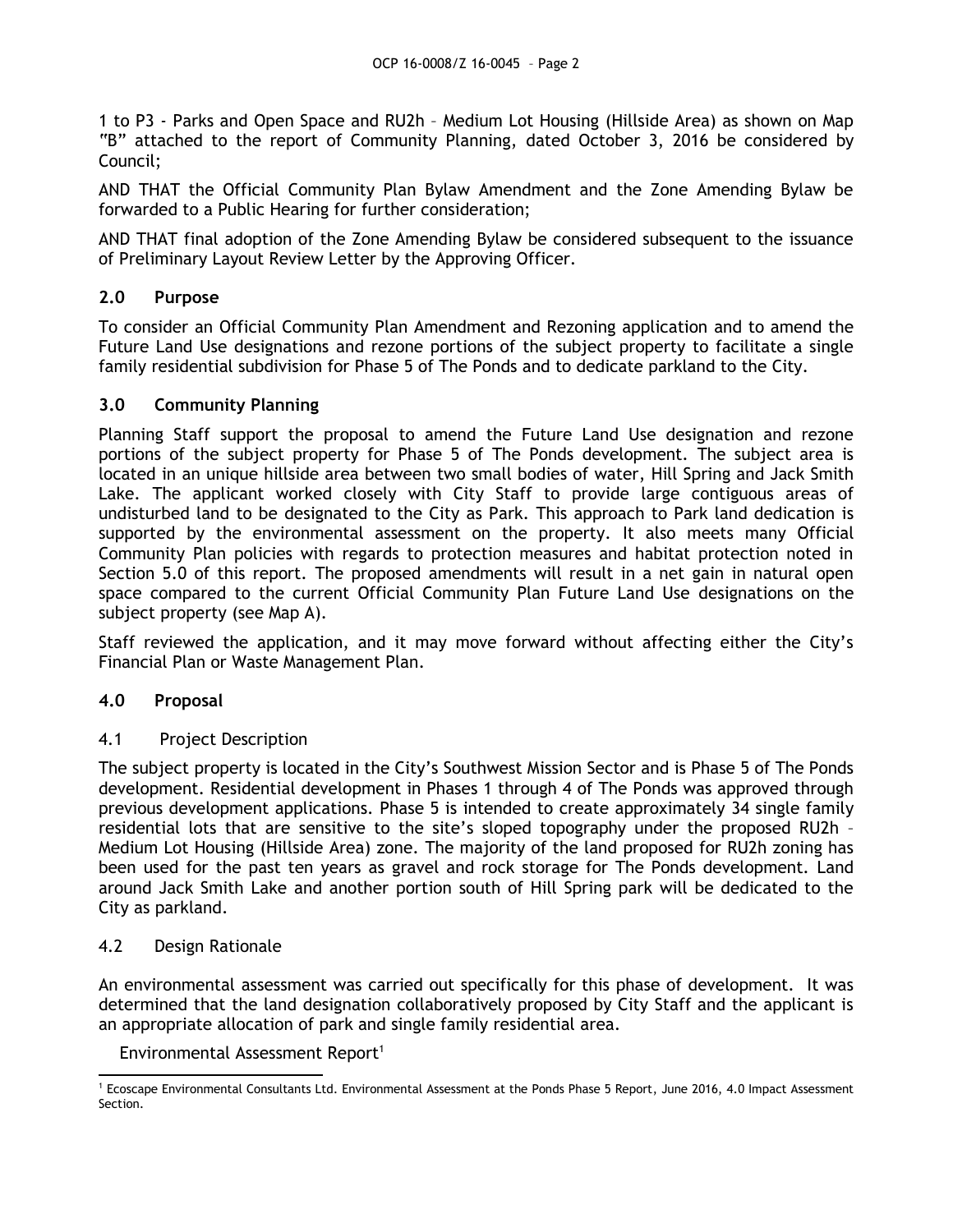*"Based on the proposed subdivision layout, the development including road and lot layout generally avoids the majority of the Environmentally Sensitive Area 2 (High value) areas surrounding Jack Smith Lake and Hill Spring and also avoid encroachment beyond the 30 m setback associated with Jack Smith Lake…*

*The area of ESA 2 conserved under the currently proposed site plan is compensation for land development associated with other phases of The Ponds development including the School Site and the amendment of land designated as Major Park/ Open Space (public) to Multiple Unit Residential – Cluster Housing in Phase 6. The conservation of the ESA 2 land provides reasonable protection in maintaining the ecological integrity of the subject property."*

## 4.3 Site Context

The subject property is located southeast and southwest of the intersection of Gordon Drive and Clarence Avenue, between Hill Spring Park and Jack Smith Lake.

| <b>Orientation</b> | Zoning                                   | <b>Land Use</b>              |
|--------------------|------------------------------------------|------------------------------|
| North              | P3 - Parks and Open Space                | Hill Spring Park             |
|                    | RU3 - Small Lot Housing                  | <b>Single Family Housing</b> |
| East               | A1 - Agriculture 1                       | Natural Open Space           |
| South              | A1 - Agriculture 1                       | Natural Open Space           |
| West               | A1 - Agriculture 1                       | Natural Open Space           |
|                    | RU1h - Large Lot Housing (Hillside Area) | <b>Single Family Housing</b> |
|                    | P3 - Parks and Open Space                | Kuipers' Peak Mountain Park  |

Specifically, adjacent land uses are as follows:

**Subject Property Map:** 5100 Gordon Drive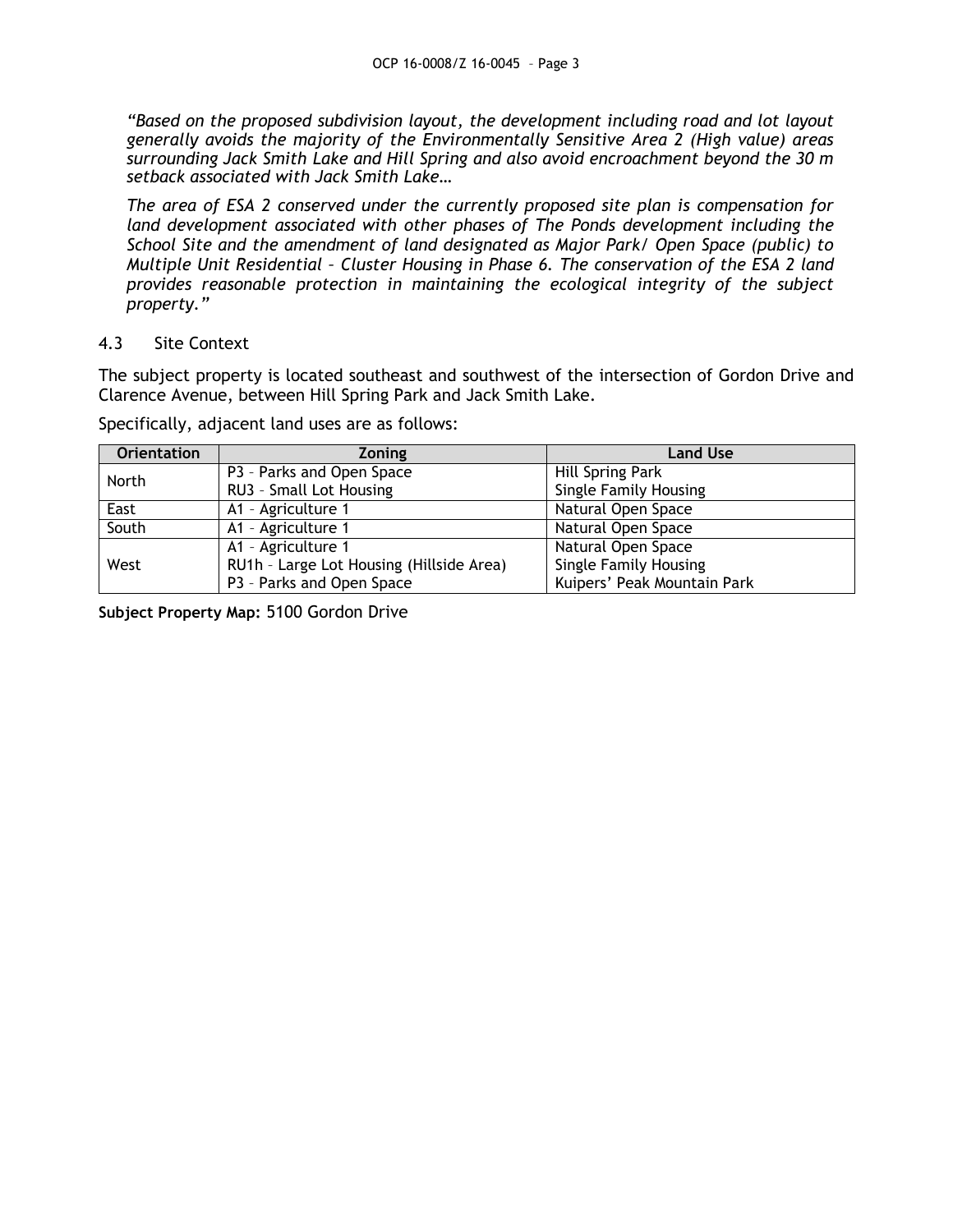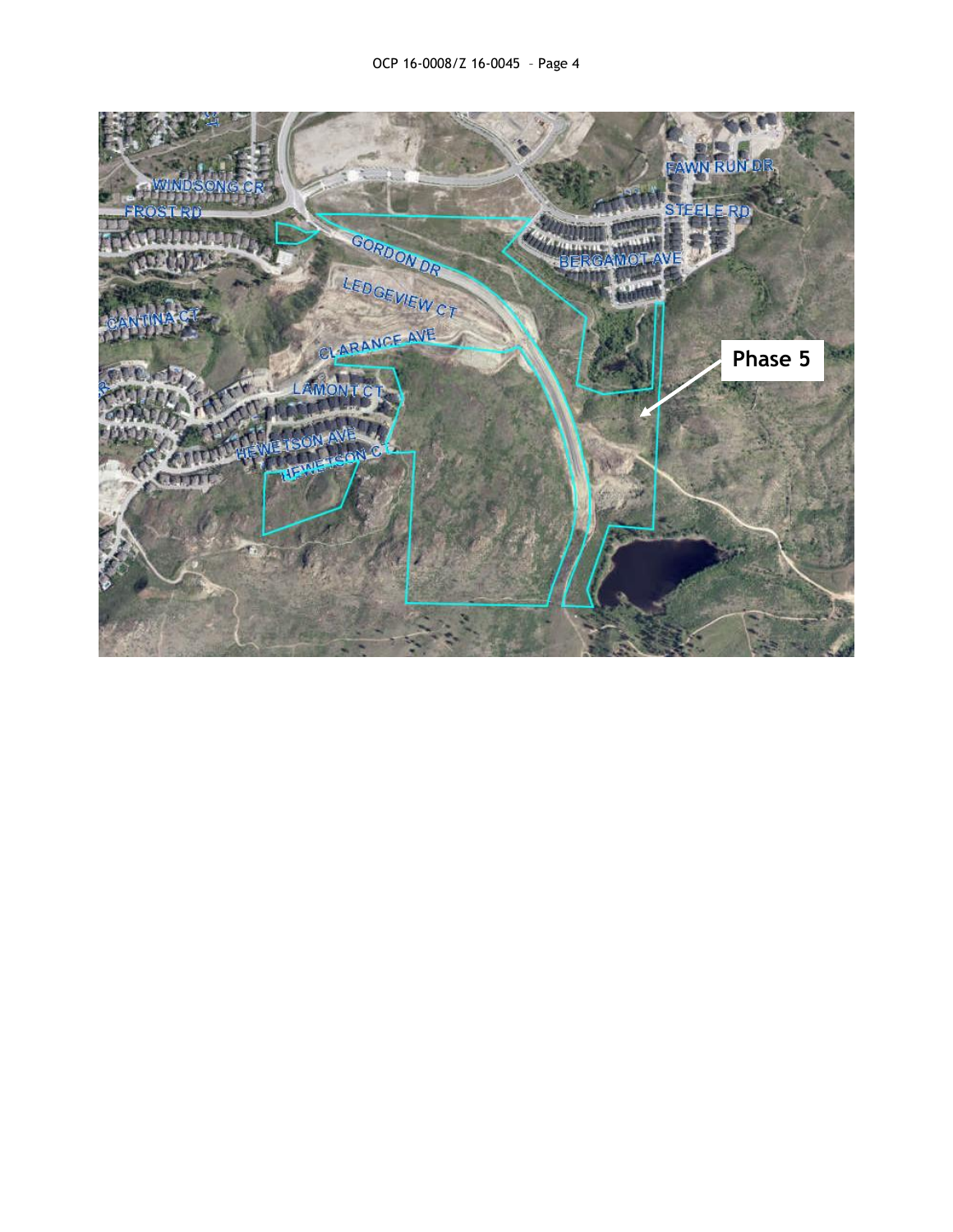## **Current Development Policies**

## 4.4 Kelowna Official Community Plan (OCP)

## **Future Land Use**

Single / Two Unit Residential - Hillside (S2RESH)<sup>2</sup> Single detached homes for occupancy by one family, single detached homes with a secondary suite or carriage house, semi-detached buildings used for two dwelling units, modular homes, and those complementary uses (i.e. minor care centres, minor public services / utilities, and neighbourhood parks), which are integral components of urban neighbourhoods. This designation applies to suburban hillside areas where slopes are over 20%. Subdivisions on hillsides over 20% slope will be required to rezone to a hillside zone.

#### **Development Process**

#### **Ensure Environmentally Sustainable Development**

#### **Environmentally Sensitive Area Linkages**<sup>3</sup>

Ensure that development activity does not compromise the ecological function of environmentally sensitive areas and maintains the integrity of plant and wildlife corridors.

#### **Habitat Management Hierarchy**<sup>4</sup>

Ensure the following sequence of management actions for all public or private projects be adhered to, as identified in a Development Permit, to achieve the "no net loss/net gain" principle of ESA's:

- AVOID impacts to habitat through appropriate project siting and design;
- MITIGATE minor or temporary impacts by minimizing impacts, and repairing and restoring damaged habitats to their former state or better;
- COMPENSATE only when residual, permanent loss of habitat is unavoidable, acceptable and compensable. Habitat compensation proposals will not be accepted as a trade-off for incomplete on-site mitigation where eff active mitigation efforts are feasible. Development proponents are responsible for proving that all measures to avoid or mitigate potential habitat impacts have been exhausted prior to proposing habitat compensation measures on or off -site.

#### **Compensation Guidelines**<sup>5</sup>

When compensation for loss of habitat is necessary and acceptable, implement the following guidelines in making habitat compensation decisions:

- On-site compensation (e.g. in or near the same location as the area being impacted) is generally preferred over off –site compensation, particularly when sufficient space is available and there is adequate biophysical capacity on the site to create or enhance similar habitat. However, in some instances, compensation eff orts away from the site may result in greater ecological benefits to the overall watershed, habitat type, species or community;
- When it is deemed necessary or appropriate, off -site compensation should occur within the same watershed or ecological unit as the area being impacted;
- 'Like-for-like' compensation is generally preferred over replacing lost habitat with a different type of habitat. However, replacing with unlike habitat may be preferable in

<sup>-</sup> $2$  City of Kelowna Official Community Plan, Future land Use Chapter.

<sup>&</sup>lt;sup>3</sup> City of Kelowna Official Community Plan, Policy 5.15.3, Development Process Chapter.

<sup>4</sup> City of Kelowna Official Community Plan, Policy 5.15.4, Development Process Chapter.

<sup>&</sup>lt;sup>5</sup> City of Kelowna Official Community Plan, Policy 5.15.5, Development Process Chapter.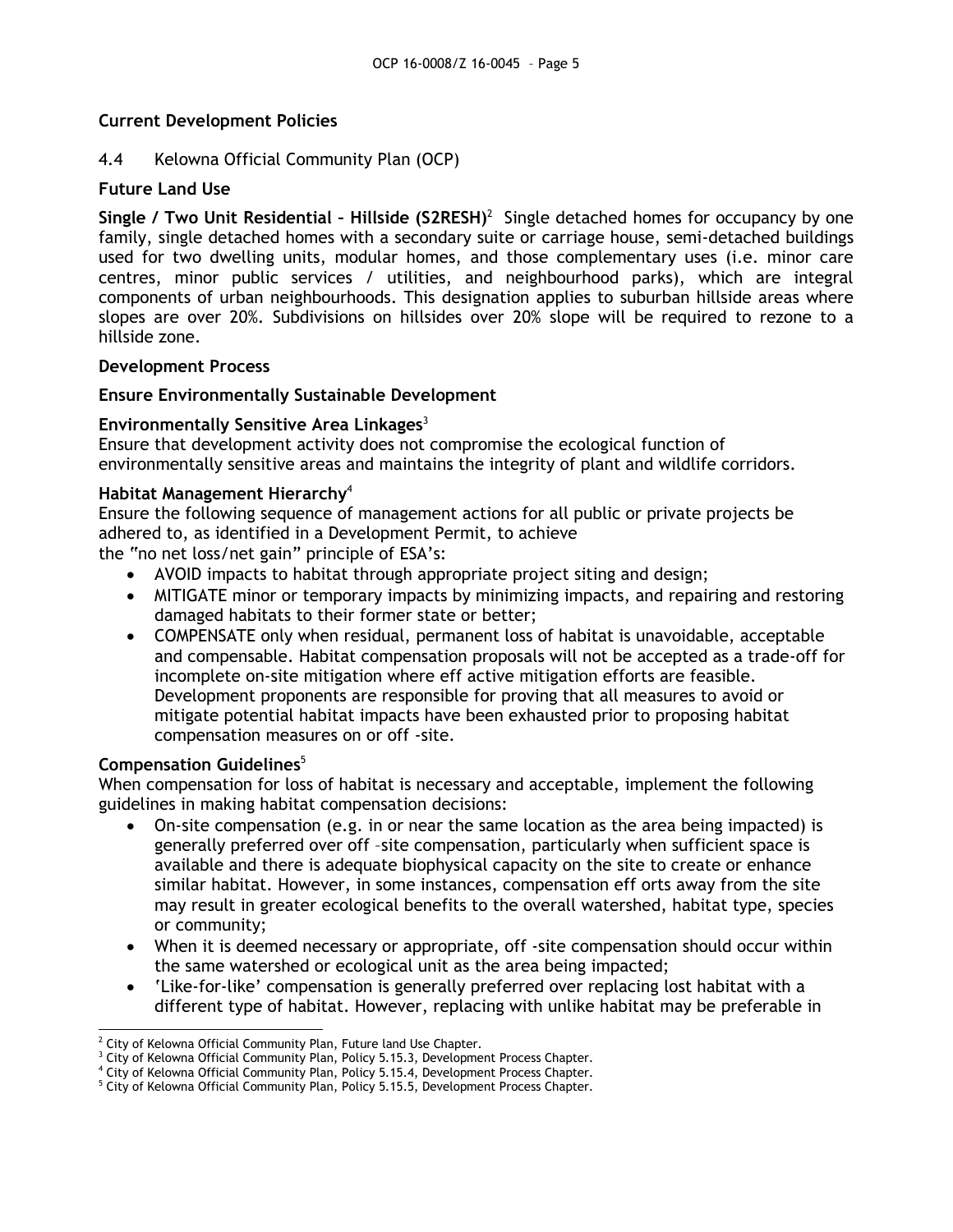cases when the replacement habitat will have higher productivity and/or will address a limiting factor within the natural system affected.

# **Compensation Ratio**<sup>6</sup>

When compensation for loss of habitat is necessary and acceptable, require a compensation ratio (area of replacement habitat to area of lost habitat) that takes into account factors such as:

- Time lags in achieving habitat replacement;
- Risk associated with the success of compensation measures; the relative significance of the impacted habitat (e.g., does it support threatened, endangered and / or economically important species);
- Whether compensation is occurring on site or off -site; and
- Whether the replacement habitat is of the same type as the lost habitat.

# **Protection Measures**<sup>7</sup>

Protect and preserve environmentally sensitive areas using one or more of the following measures, depending on which measures are appropriate to a given situation:

- Dedication as a City park or trail where the area complements the goals and objectives of sustainable development. ESA's acquired as parks or trails will be managed to protect their sensitive features in balance with public use;
- Return to Crown Land or covenant for conservation purposes with the City, the Province and/or a nongovernmental organization (e.g. Central Okanagan Land Trust) eligible to hold Conservation Covenants;
- Some form of development incentive (density transfer, cluster housing, etc.) that will facilitate the protection of all or significant portions of ESAs;
- Protection of ESAs or portions of ESAs as an amenity contribution when new development requires a change to zoning that in-creases density over present zoning;
- Ensure setbacks on adjacent developments are adequate to maintain the integrity of the ESA and to minimize hazards created at the interface between natural areas and development. For example, ensure housing is setback an adequate distance adjacent to an interface area with potential tree, rockfall, flooding or fi re hazards;
- As a last option, dedication to a land trust or similar nongovernment organization for conservation purposes.

# **Habitat Protection** 8

Ensure a proposed development footprint within an ESA is configured in such a way as to minimise the encroachment toward aquatic or terrestrial habitat. Consider zoning and/or subdivision variances where needed to prevent or minimize a relaxation of or encroachment into the RMA or to acquire greater RMA width for environmental protection or hazard avoidance.

# **5.0 Technical Comments**

5.1 Building & Permitting Department

No comment.

5.2 Development Engineering Department

The site is vacant, un-serviced land. Offsite and Onsite infrastructure and servicing requirements will be addressed in the PLR at time of subdivision.

 $\overline{a}$ <sup>6</sup> City of Kelowna Official Community Plan, Policy 5.15.6 Development Process Chapter.

 $7$  City of Kelowna Official Community Plan, Policy 5.15.7 Development Process Chapter.

<sup>8</sup> City of Kelowna Official Community Plan, Policy 5.15.11 Development Process Chapter.